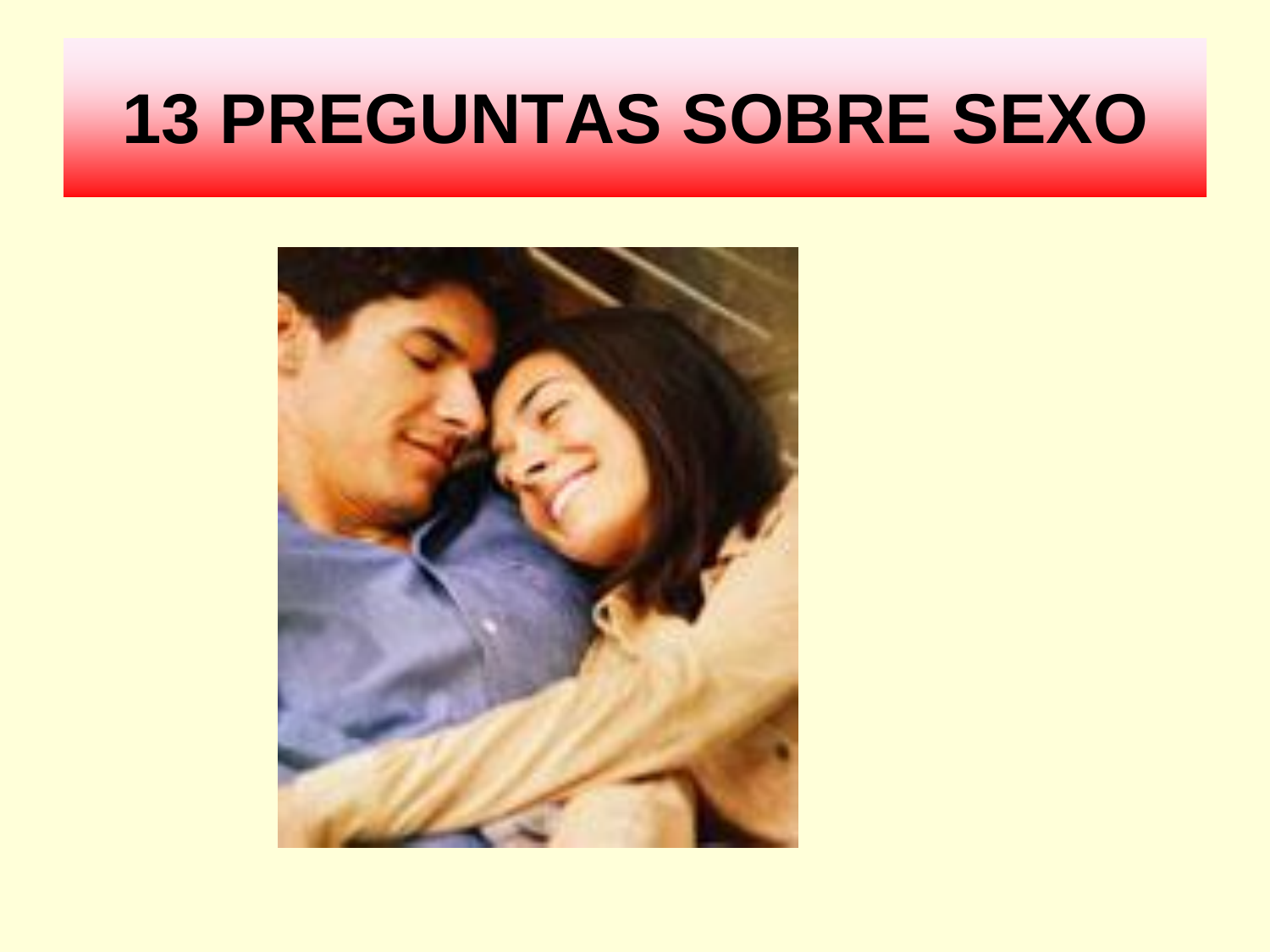## *1. ¿ES VERDAD QUE LA PRIMERA MENSTRUACIÓN*

#### *INDICA QUE UNA NIÑA SE CONVIERTE EN MUJER?*

- LA PRIMERA MENSTRUACIÓN INDICA QUE EL CUERPO ESTÁ PREPARADO PARA UN EMBARAZO. PERO EN MUCHOS CASOS EL CUERPO VA POR UN LADO Y LA MENTE POR OTRO, ASÍ QUE NO NECESARIAMENTE SE ES MUJER A PARTIR DE LA PRIMERA MENSTRUACIÓN.
- DE HECHO EL SER HOMBRE O MUJER ES ALGO QUE ESTÁ DETERMINADO DESDE EL NACIMIENTO, PERO PARA SER UNA MUJER ADULTA SE DEBE TENER MADUREZ, RESPONSABILIDAD Y MUCHO CRITERIO PARA SABER QUÉ ESTÁ BIEN Y QUÉ NO, Y ESO NO TIENE NADA QUE VER CON LA MENSTRUACIÓN. Y MENOS CON LA PREPARACIÓN PARA SER MAMÁ.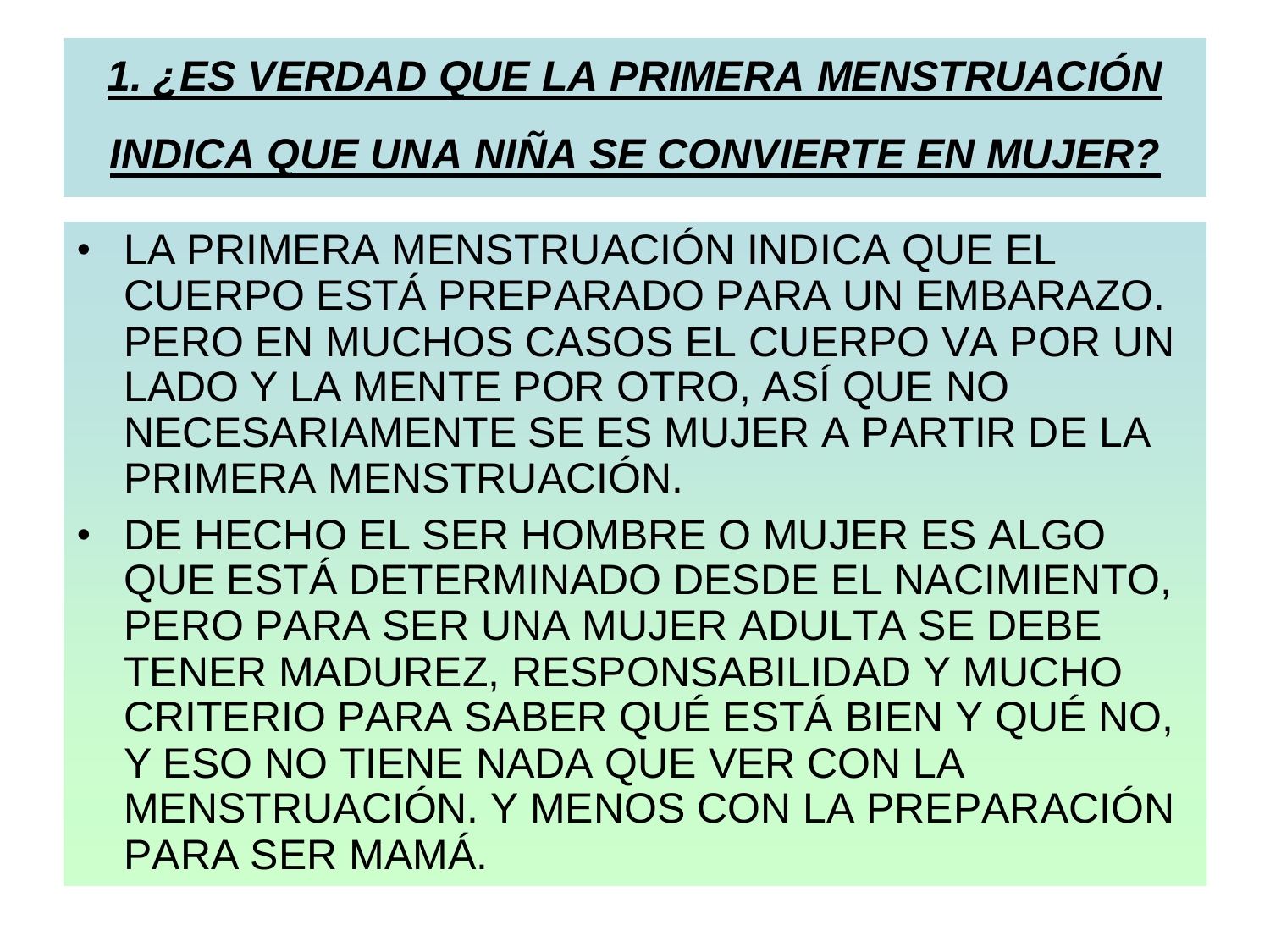#### 2. ¿HACER EL AMOR Y TENER RELACIONES SEXUALES ES LO MISMO?

• FÍSICAMENTE IMPLICAN CASI LO MISMO: CARICIAS, BESOS Y PENETRACIÓN, PERO EMOCIONALMENTE NO TIENEN NADA QUE VER. HACER EL AMOR, COMO SU NOMBRE LO INDICA, HABLA DE UNA PAREJA QUE EXPRESA EL GRAN AMOR QUE SIENTE A TRAVÉS DE SU CUERPO, SE COMPRENDE, SE RESPETA Y ASUME LAS CONSECUENCIAS. POR ESO LO IDEAL ES QUE DOS PERSONAS HAGAN EL AMOR, Y NO QUE TENGAN SIMPLEMENTE RELACIONES SEXUALES.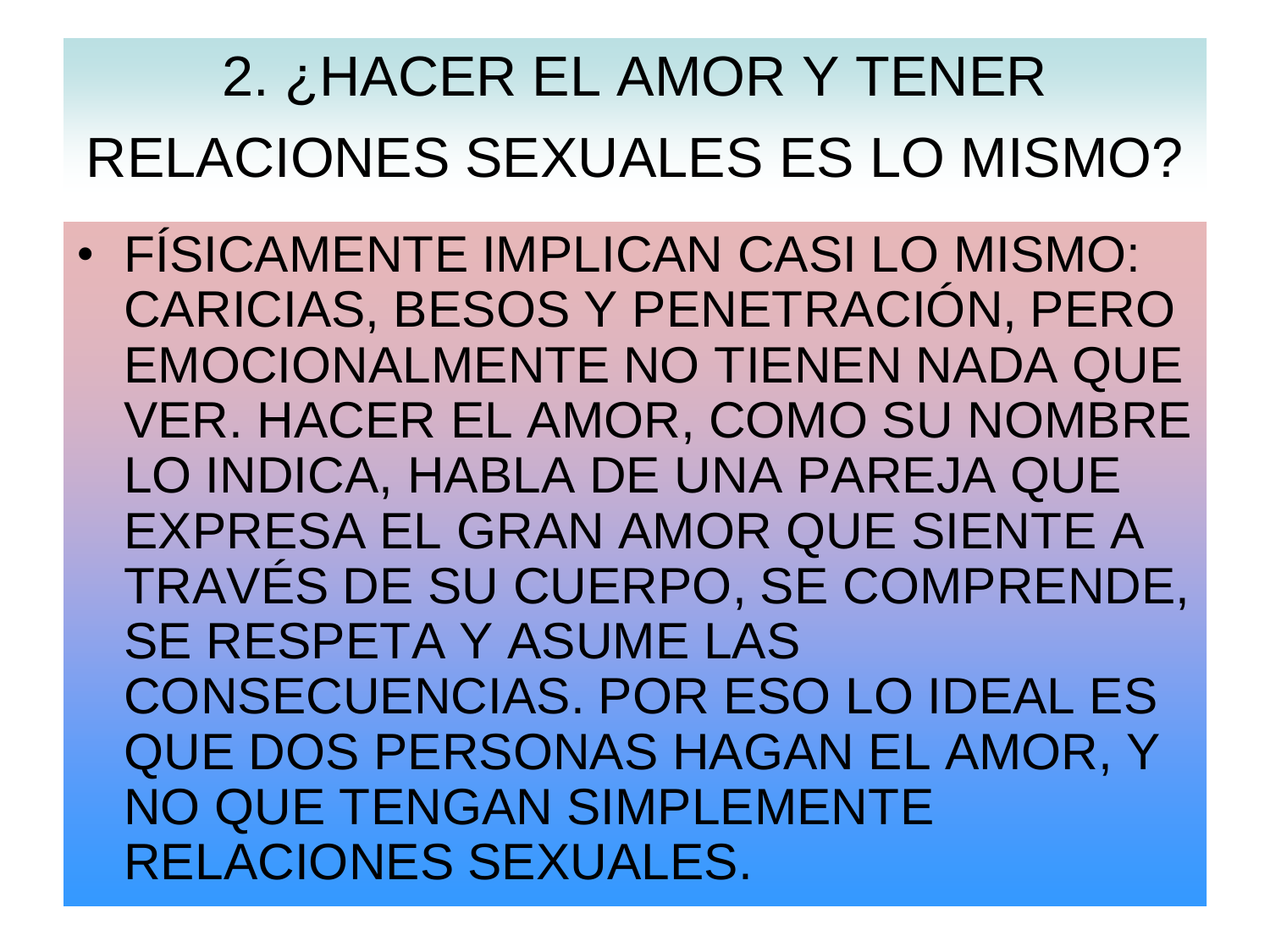3. ¿ES VERDAD QUE LAS RELACIONES SEXUALES SE DEBEN TENER SÓLO CUANDO EXISTE AMOR DE POR MEDIO?

• AUNQUE HAY QUIENES LAS TIENEN SIN AMOR DE POR MEDIO, ES MUCHO MEJOR TENERLAS CUANDO SE AMA PROFUNDAMENTE, PUES SON MÁS SATISFACTORIAS, EMOCIONAL Y FÍSICAMENTE. CUANDO SE TIENEN RELACIONES SEXUALES SIN AMOR, PUEDE HABER SENTIMIENTO DE VACÍO Y COMPLEJO DE CULPA.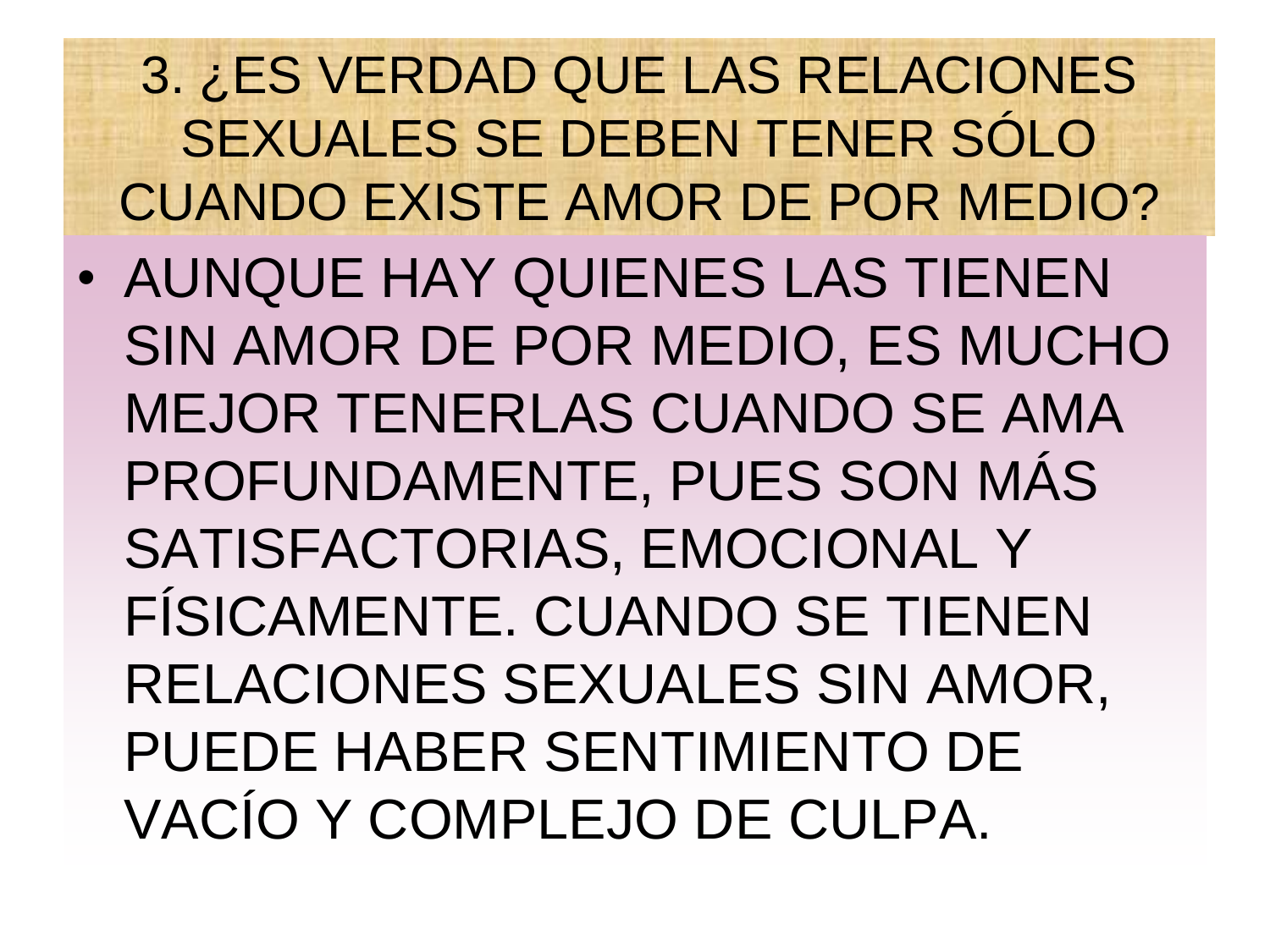### 4. ¿CUÁL ES LA EDAD IDEAL PARA TENER RELACIONES SEXUALES?

• NO EXISTE UNA EDAD IDEAL, SINO UN MOMENTO ESPECÍFICO: CUANDO UNA PERSONA SIENTE QUE ESTÁ REALMENTE PREPARADA, NO SÓLO FÍSICA, SINO TAMBIÉN EMOCIONALMENTE.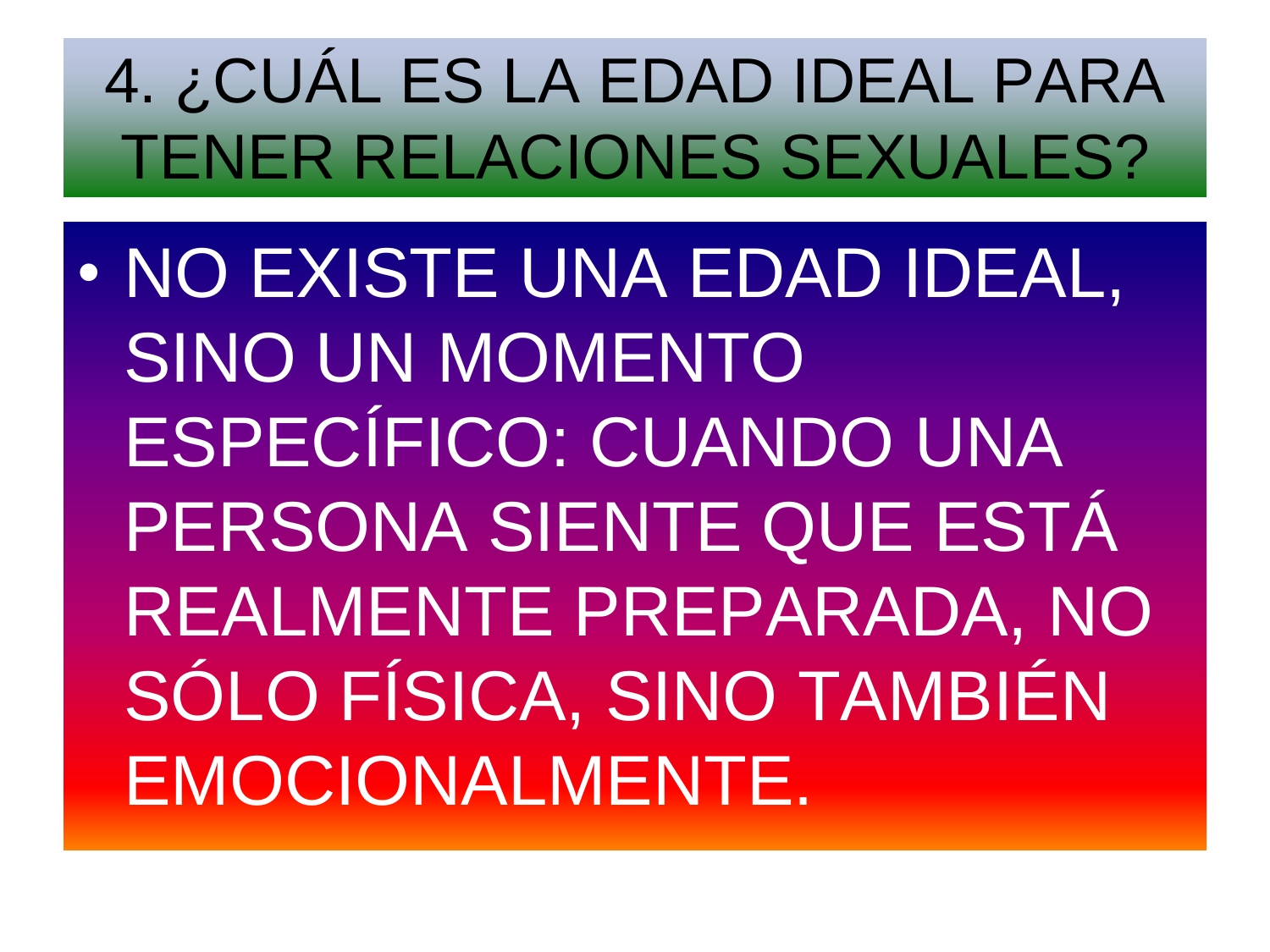## 5. ¿QUÉ RIESGOS TIENEN LAS RELACIONES SEXUALES?

• EMBARAZOS NO DESEADOS Y CONTAGIOS DE ENFERMEDADES DE TRANSMISIÓN SEXUAL COMO SIDA, HEPATITIS B, GONORREA, SIFILIS. TAMBIÉN PUEDEN SURGIR MUCHAS DUDAS EMOCIONALES COMO: ¿SERÁ QUE ME QUIERE? ¿SEGUIRÁ CONMIGO? ¿NOS IREMOS A CASAR? ¿ME ESTARÁ USANDO...? EL COMPLEJO DE CULPA ES UNA DE LAS CONSECUENCIAS MÁS COMUNES, Y GENERALMENTE INDICA QUE ALGO NO ESTUVO BIEN O QUE AÚN NO ERA EL MOMENTO.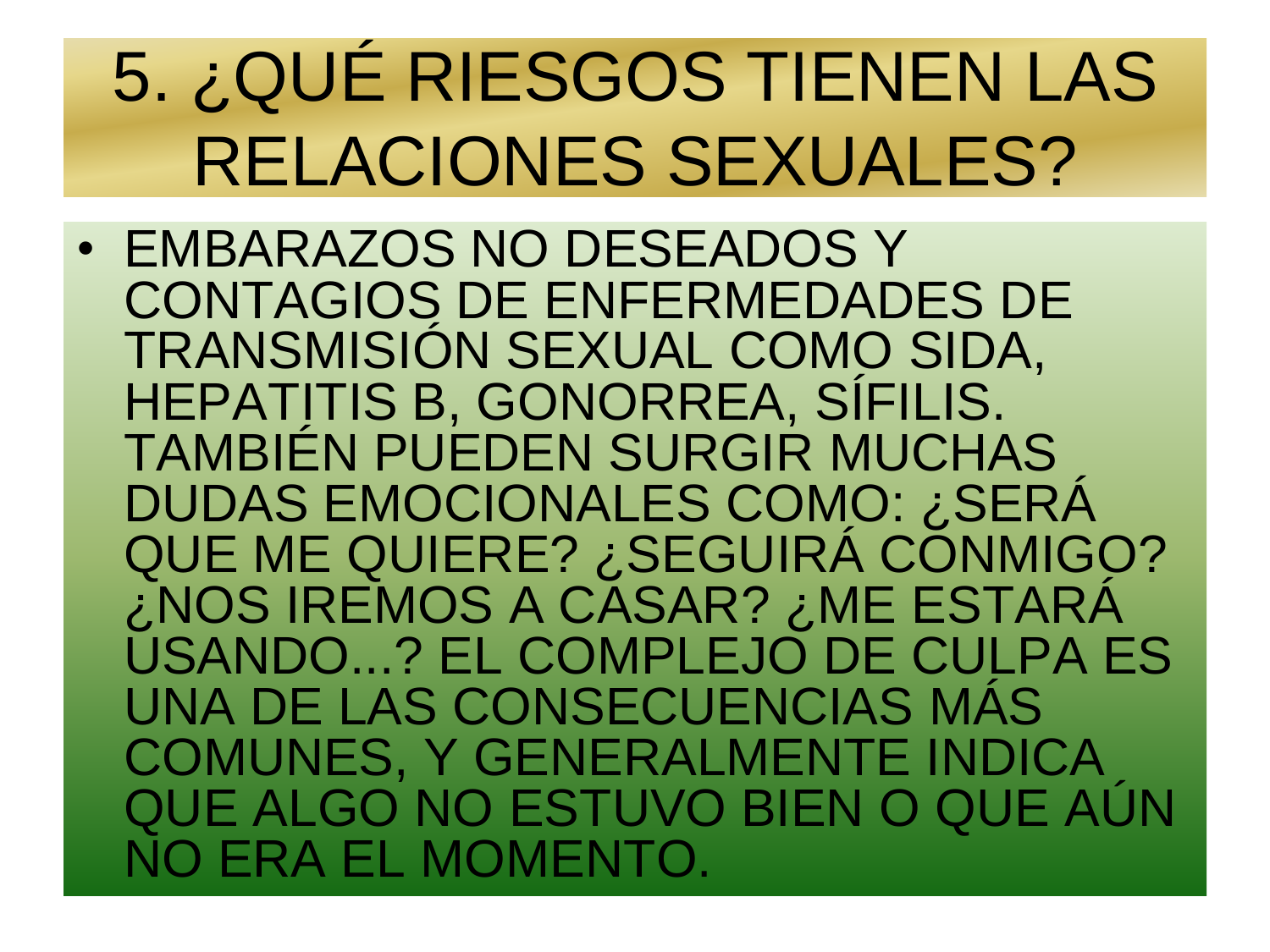#### 6. **¿A QUIÉN LE PUEDO PEDIR ORIENTACIÓN SI NO PUEDO HABLAR SOBRE SEXO CON MIS PADRES?**

• PARA ALGUNOS PAPÁS ES MUY DIFÍCIL HABLAR DE SEXO; PRIMERO, PORQUE SE DAN CUENTA DE QUE ¿SU NIÑA¿ SE LES CRECIÓ Y SEGUNDO, PORQUE MUCHOS DE ELLOS NO TUVIERON UNA BUENA EDUCACIÓN SEXUAL Y NI SIQUIERA SABEN ABORDAR EL TEMA. LO IDEAL SERÍA QUE ELLOS MISMOS DIERAN LA ORIENTACIÓN, PERO TAMBIÉN LO PUEDEN HACER LOS SICÓLOGOS DEL COLEGIO, O LOS DE LOS CENTROS DE JÓVENES DE CEMOPLAF.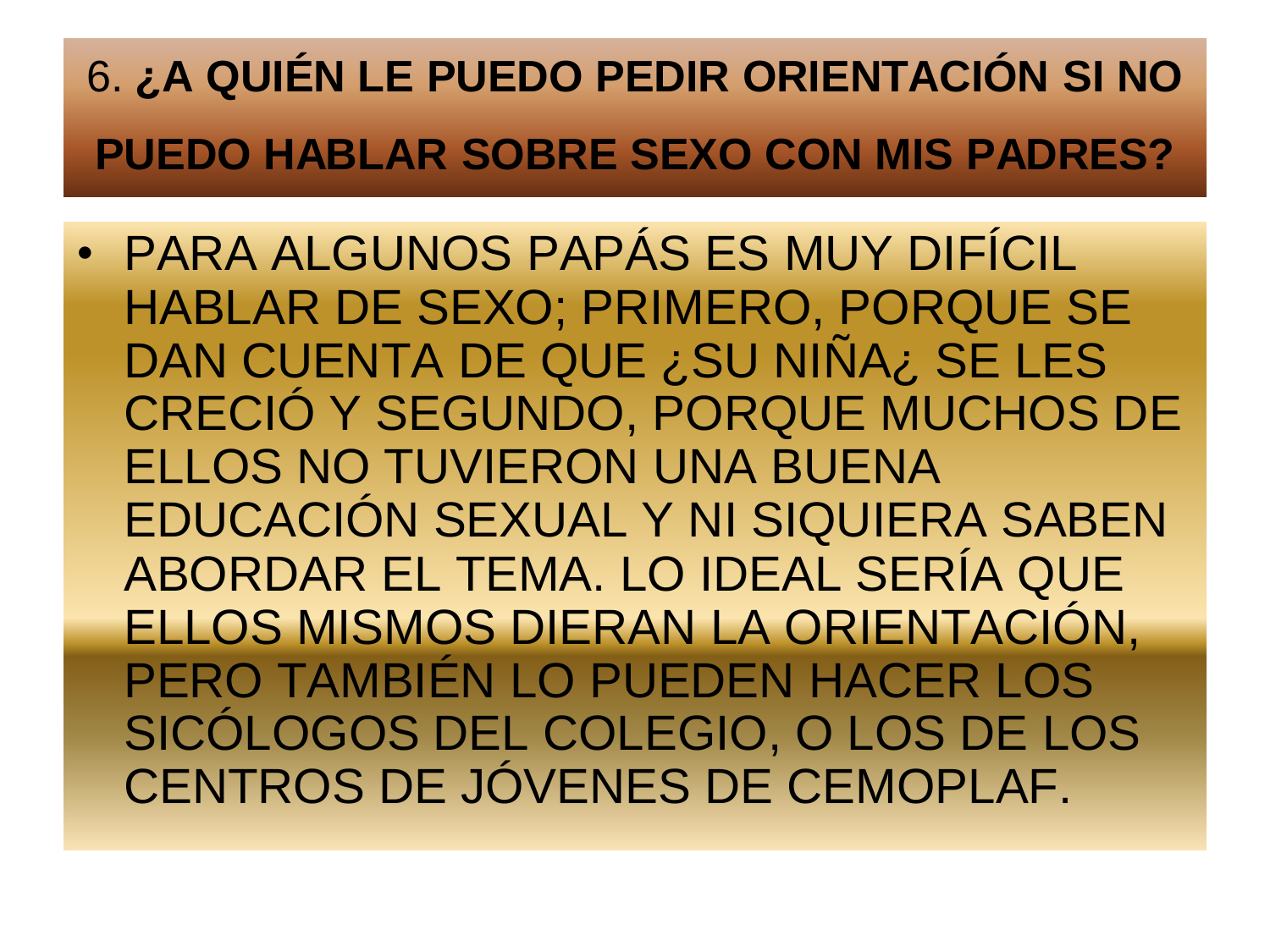## 7. ¿LA MASTURBACIÓN ES BUENA O MALA?

• CIENTÍFICAMENTE NO SE HA COMPROBADO QUE LA MASTURBACIÓN CAUSE ALGÚN DAÑO. LA PUEDES CONSIDERAR COMO UN PROCESO QUE HACE PARTE DEL DESARROLLO, APRENDIZAJE Y EXPLORACIÓN SEXUAL.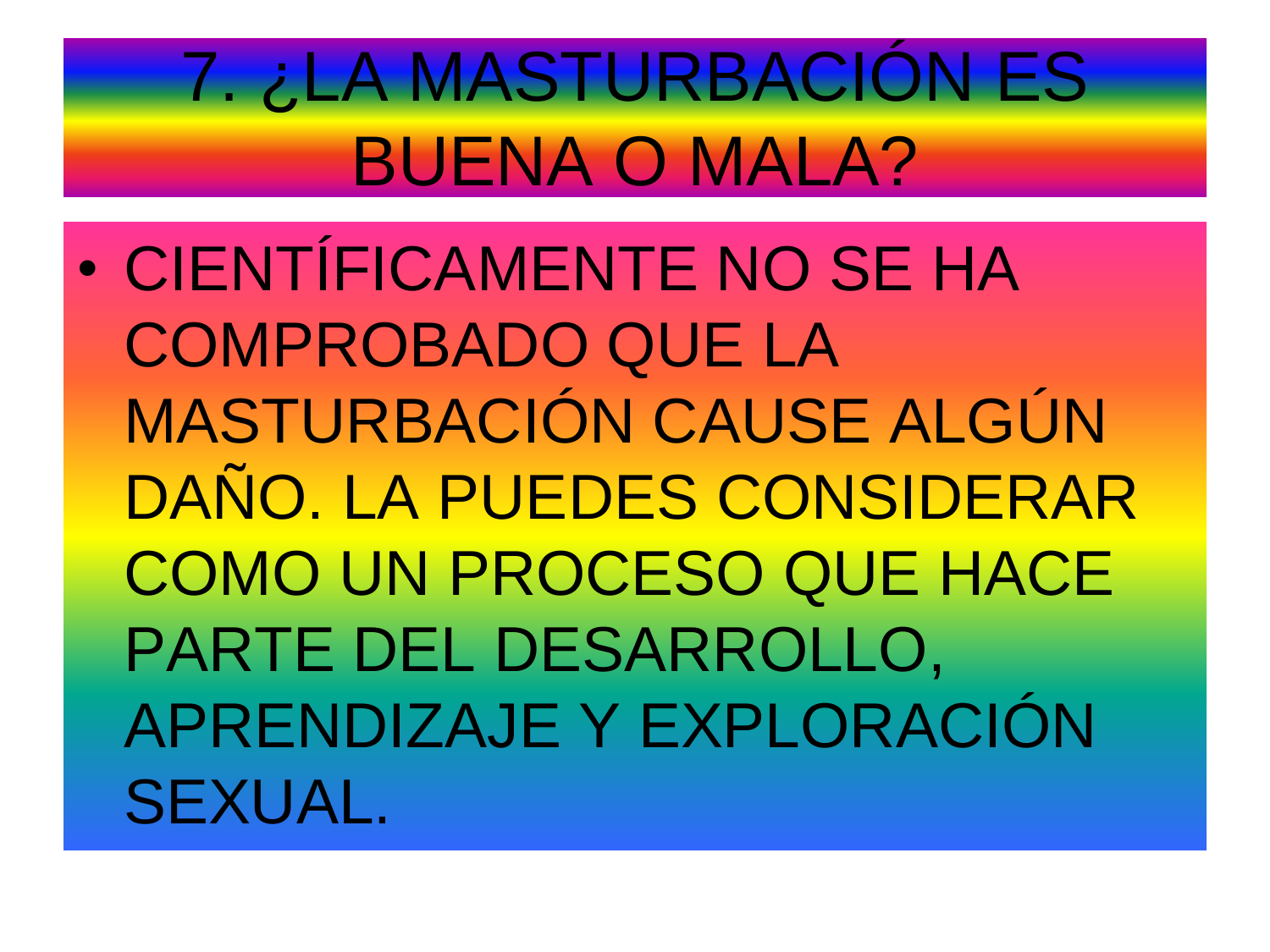# 8. ¿QUÉ ES UN ORGASMO?

• UN ORGASMO ES EL PUNTO MÁXIMO DE LA RELACIÓN SEXUAL. ES UNA SENSACIÓN AGRADABLE Y PLACENTERA QUE RECORRE EL CUERPO, PERO QUE SE CONCENTRA EN EL ÁREA GENITAL. CUANDO OCURRE, DURA MUY POCOS SEGUNDOS Y SIMULTÁNEAMENTE SE ACELERA EL RITMO CARDÍACO Y LA RESPIRACIÓN. TAMBIÉN SE PRESENTA CON LA MASTURBACIÓN U OTRO TIPO DE ESTIMULACIÓN.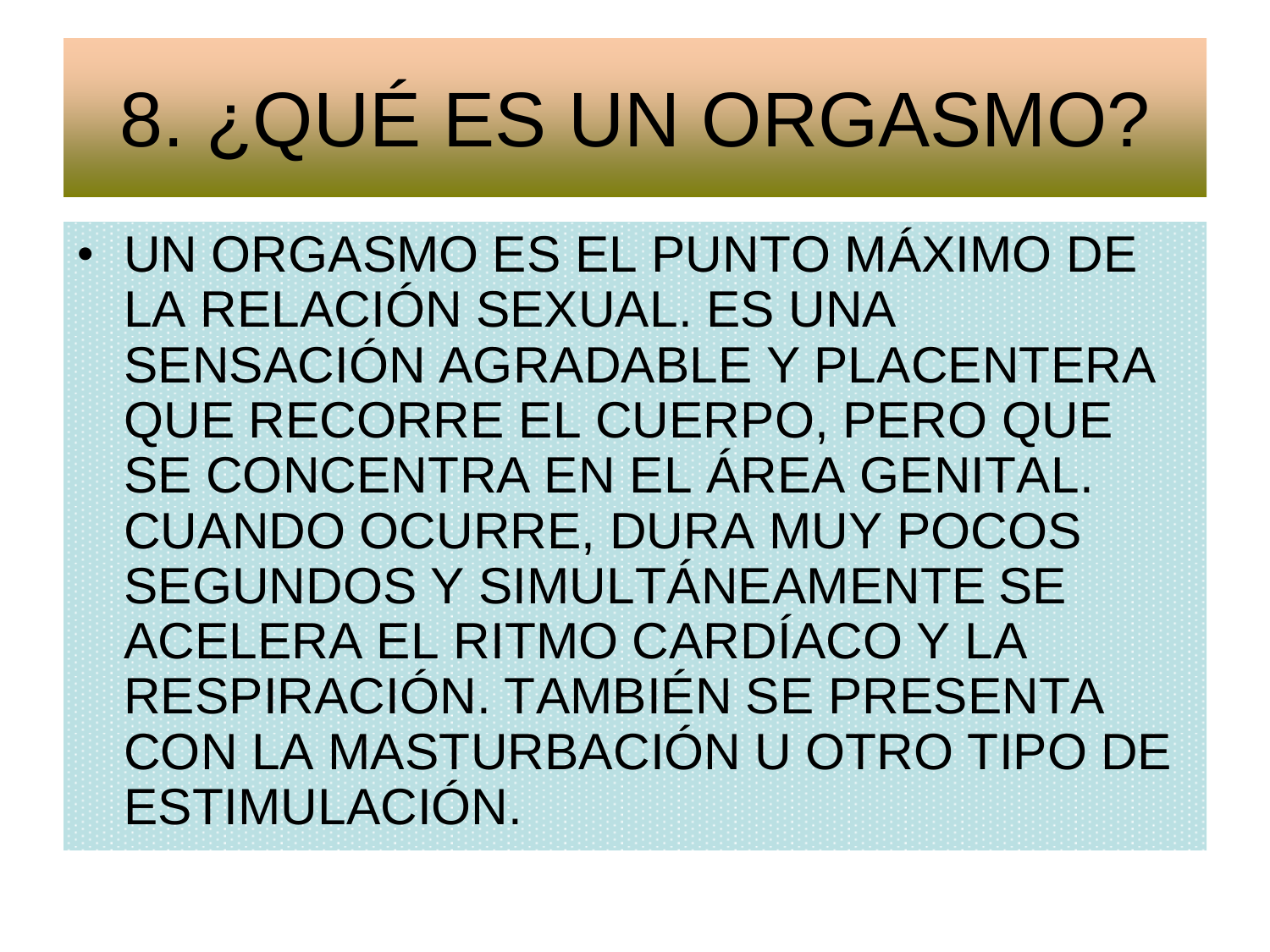9. ¿SI SIENTO ALGUNA ATRACCIÓN POR UNA PERSONA DE MI MISMO SEXO, SIGNIFICA QUE SOY HOMOSEXUAL?

• SENTIRSE ATRAÍDO POR UNA PERSONA DEL MISMO SEXO DURANTE LA ADOLESCENCIA ES NORMAL, PUES ESE TIPO DE SENSACIONES HACEN PARTE DEL DESARROLLO SEXUAL Y LOS PROCESOS DE IDENTIFICACIÓN; ADEMÁS AYUDAN A REAFIRMAR LA PERSONALIDAD. SI LA ATRACCIÓN ES PERMANENTE Y NO PASAJERA, SE DEBE PEDIR ORIENTACIÓN PROFESIONAL.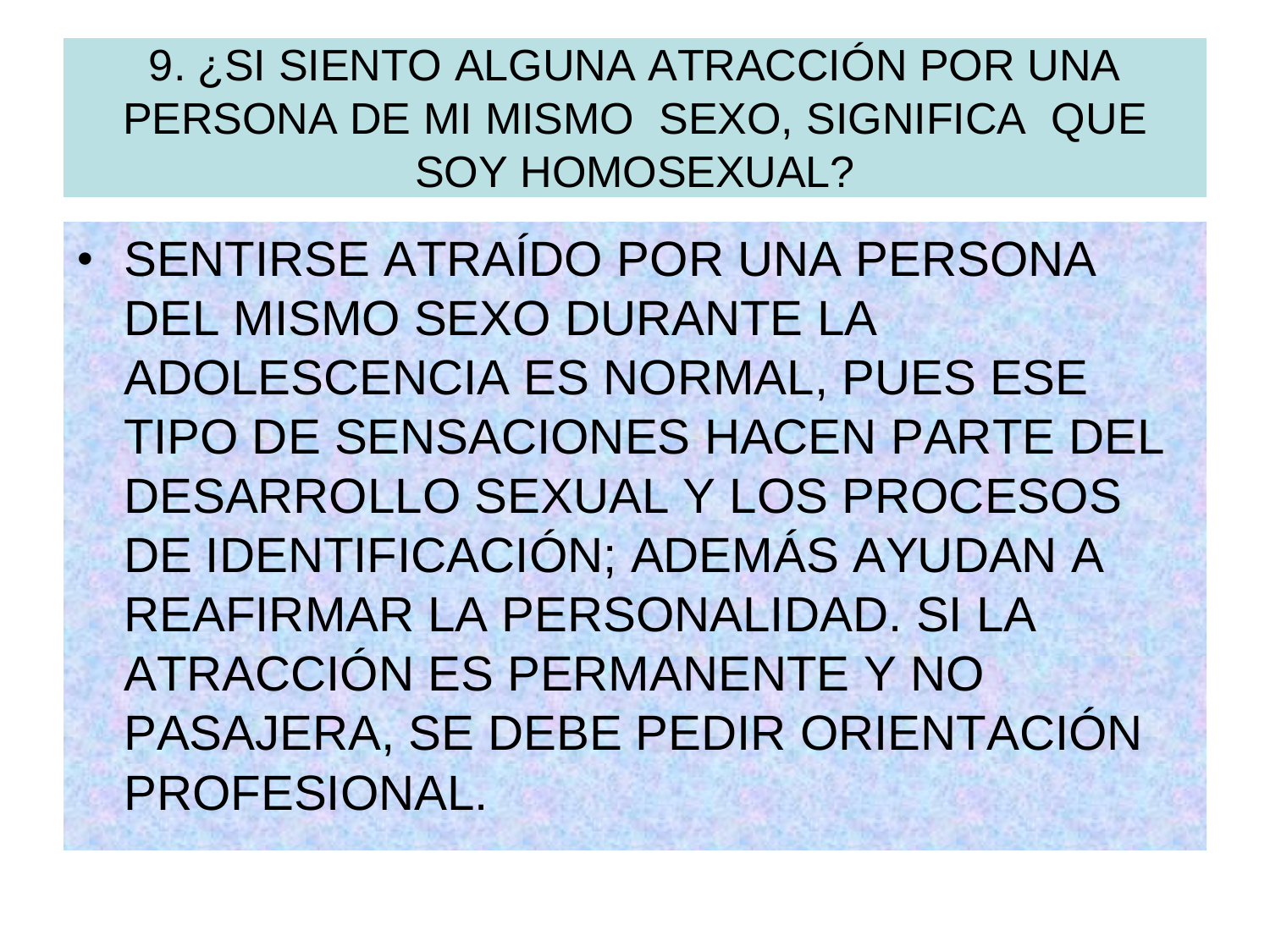10. ¿PUEDE HABER EMBARAZO SIN PENETRACIÓN?

• SÍ. CUANDO HAY CONTACTO DE LOS FLUIDOS CORPORALES DEL ÁREA GENITAL DE LOS DOS MIEMBROS DE LA PAREJA, ES POSIBLE QUE HAYA FECUNDACIÓN.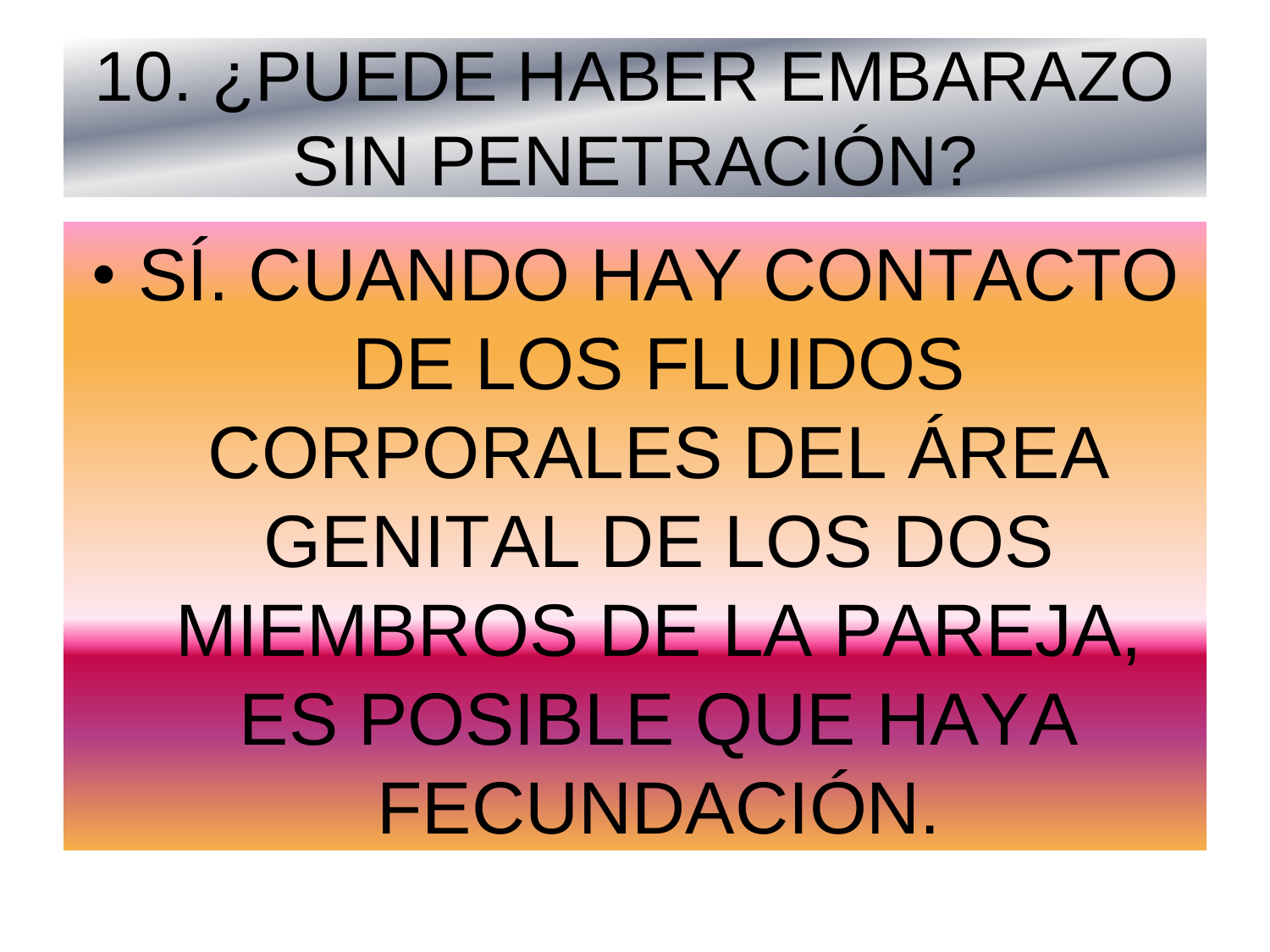11. ¿CÓMO SE APRENDE A BESAR?

• LO MÁS INDICADO ES SER ESPONTÁNEO Y ADAPTARSE A LA OTRA PERSONA.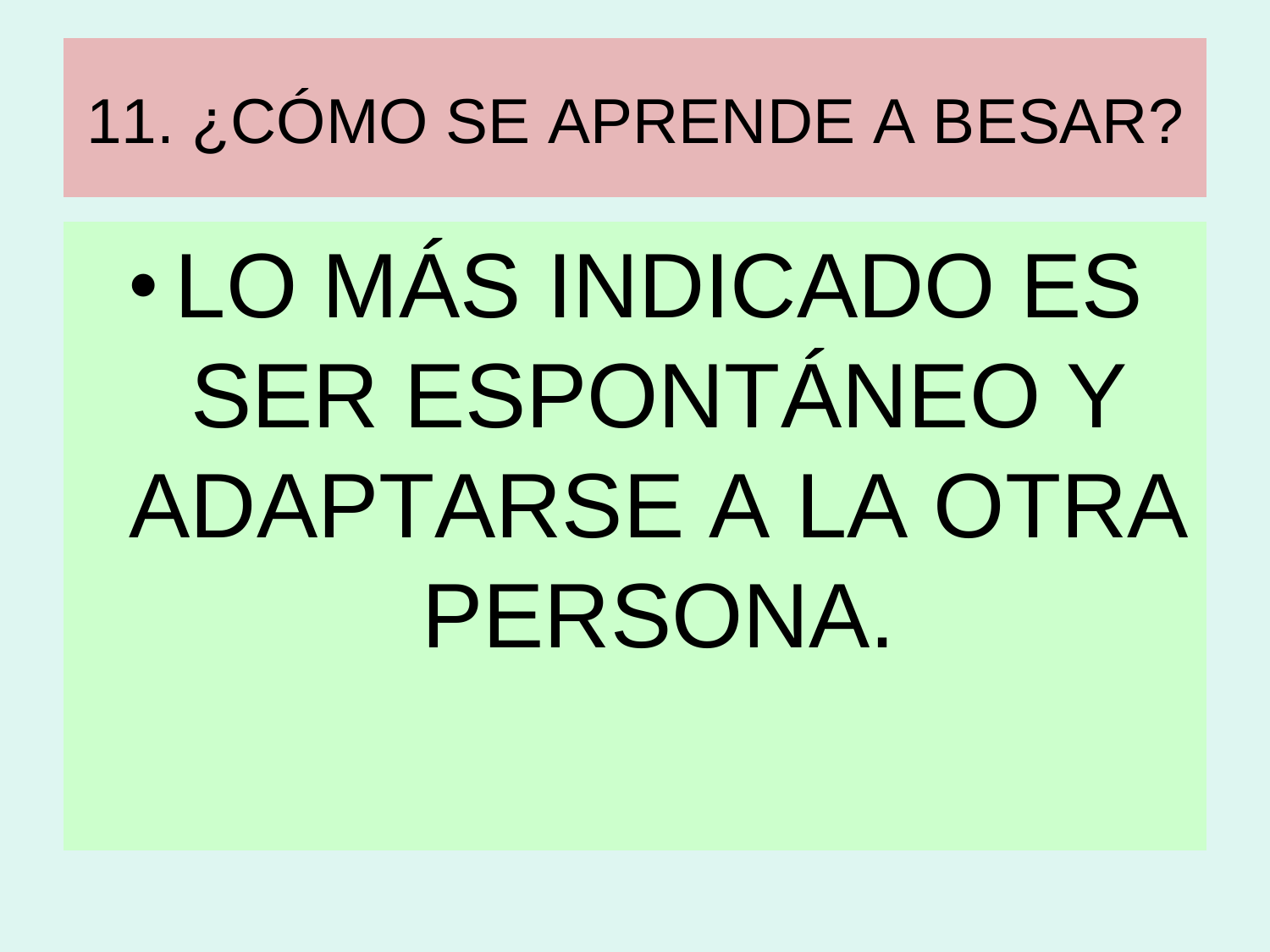12.-¿ES POSIBLE QUE UNA MUJER VIRGEN QUEDE EMBARAZADA PESE A NO HABER EXISTIDO UNA PENETRACIÓN DIRECTA?

• NO EXISTEN ESTADÍSTICAS ACERCA DE LA PREVALENCIA, ES DECIR, DEL PORCENTAJE DE EMBARAZOS POR UN NÚMERO DETERMINADO DE SITUACIONES, EN ESTE CASO, DEBIDO A JUEGOS SEXUALES SIN PENETRACIÓN. SIN EMBARGO EL EMBARAZO SIN PENETRACIÓN DIRECTA PUEDE OCURRIR - AUNQUE NO ES FRECUENTE - DEBIDO A QUE DENTRO DEL LÍQUIDO QUE LUBRICA EL PENE DURANTE LA EXCITACIÓN HAY ESPERMATOZOIDES. DE ESTE MODO EL CONTACTO DEL PENE CON EL EXTERIOR DE LA VAGINA PUEDE PROVOCAR UN EMBARAZO.